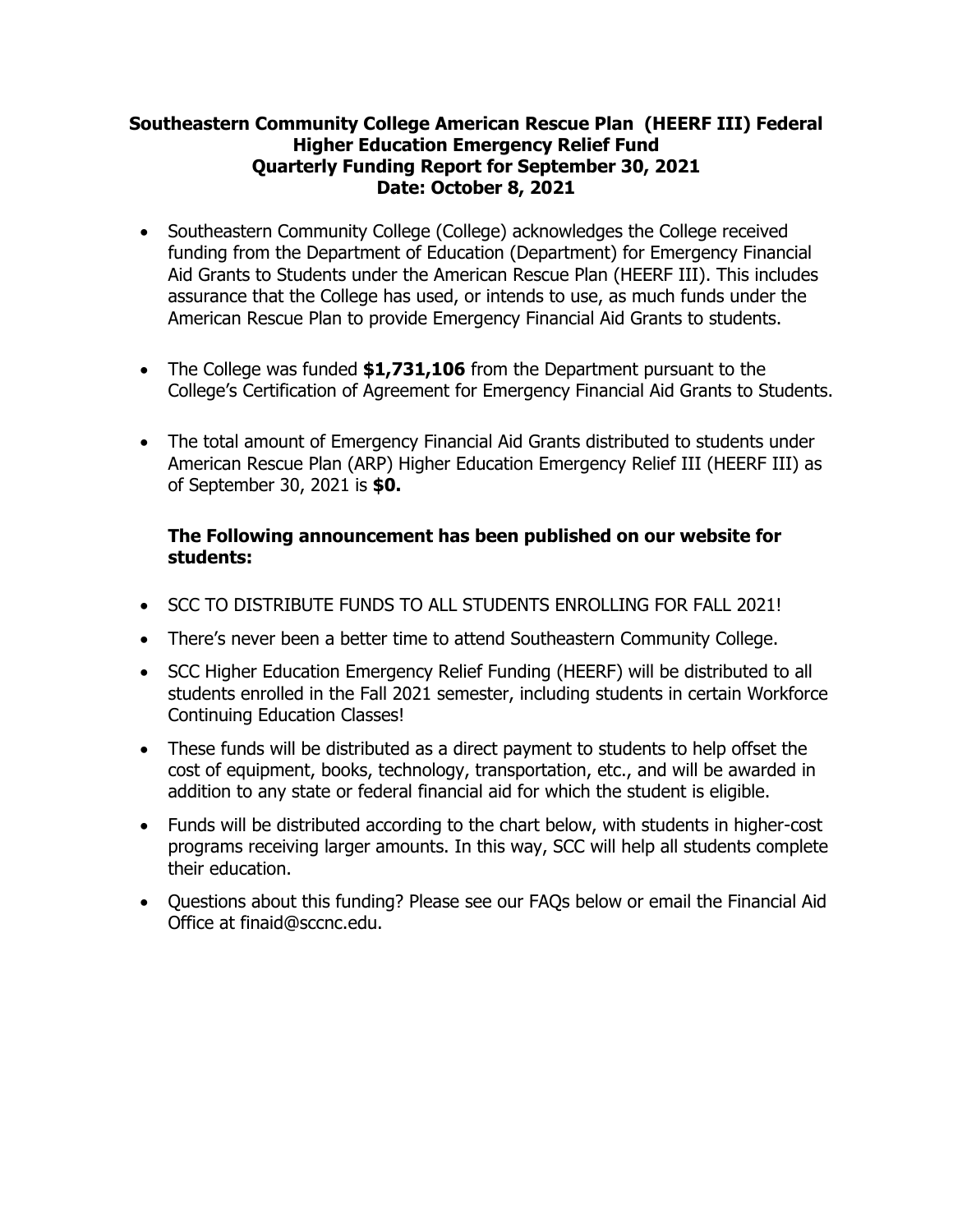| <b>Students enrolled in these programs:</b>                                             | Will receive this amount: |
|-----------------------------------------------------------------------------------------|---------------------------|
| Any curriculum program leading to a credential<br>(certificate, diploma, degree)        | \$650                     |
| Eligible Workforce Continuing Education<br>Programs (See the list of eligible programs) | \$250                     |
| Dually enrolled high school students<br>(CCP program)                                   | \$250                     |
| <b>Early College</b><br>(Columbus Career & College Academy)                             | \$250                     |

- FREQUENTLY ASKED QUESTIONS
- **How do I apply for these funds?**
- No application is necessary. All students enrolled in the Fall 2021 classes will automatically receive an award based on their primary program of study.
- **When will I receive this money?**
- Funds will be distributed during the month of October 2021.
- **Will HEERF funding affect my financial aid eligibility?**
- No. This grant is related to the COVID-19 national emergency. This funding will NOT affect state or federal financial aid eligibility or reduce the amount of financial aid you may receive.
- **Do I have to pay back any HEERF funds I receive?**
- No.

•

- **Can I apply these funds directly to my fall tuition and fees to reduce the amount I need to pay by the payment deadline?**
- Yes! You may choose to apply your HEERF funding directly to your SCC account in order to reduce or eliminate your balance owed for tuition and fees instead of receiving a direct payment later in the term. If the amount awarded is greater than